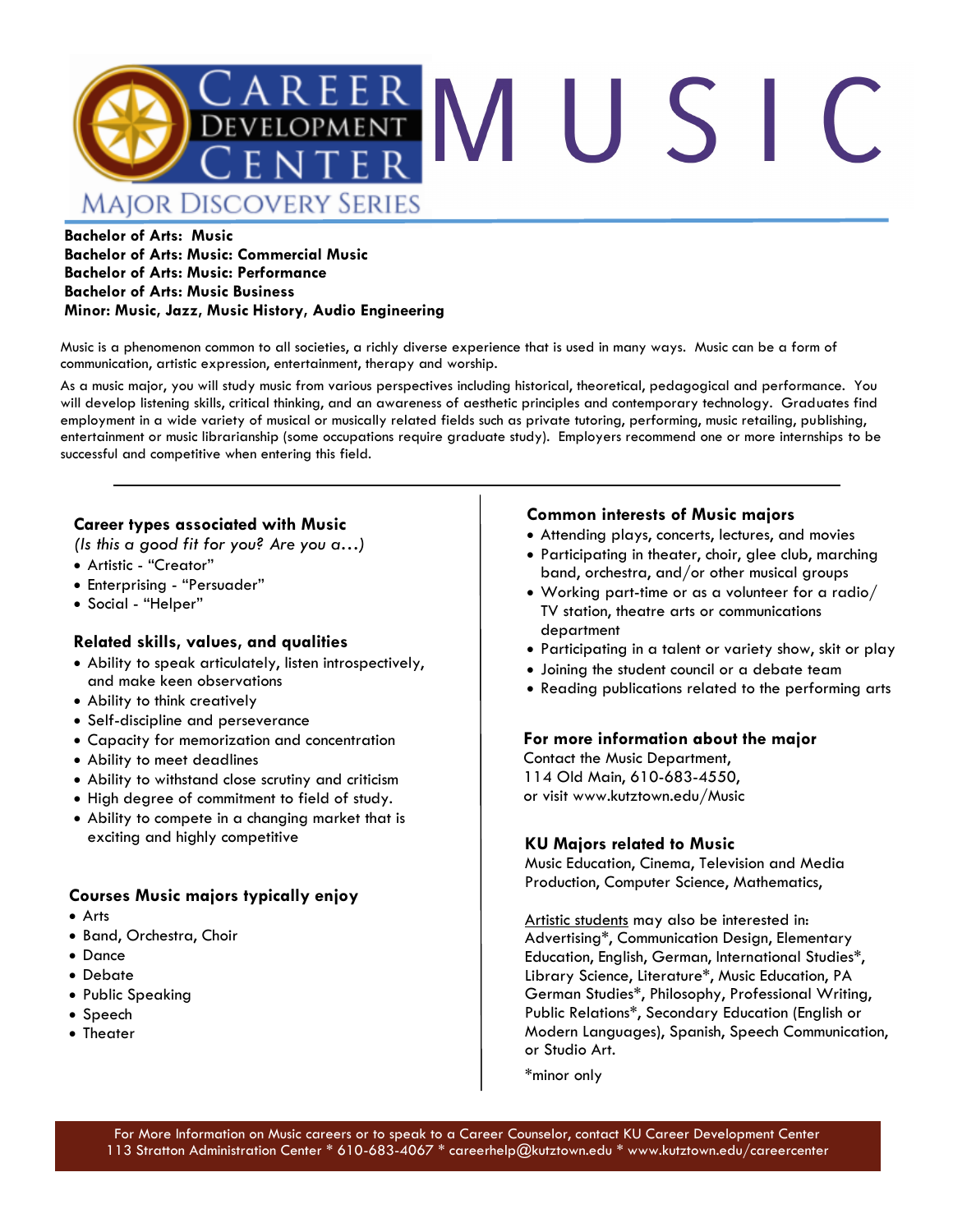# **FOUR STEPS TO SUCCESS**

# DISCOVER EXPERIENCE MPLEMENT EXPLORE >

2<sup>ND</sup> YEAR

# 1<sup>ST</sup> YEAR

- Enroll in the Career Exploration Certificate.
- Attend info sessions to learn about career development and personal branding.
- Take a career assessment to identify and confirm interests.
- Get involved in campus clubs and organizations.
- Develop basic workplace skills through jobs or volunteer work.
- Talk with professors, family, and friends about career ideas.
- Conduct informational interviews with professionals working in fields of interest.
- Develop a relationship with your professors and faculty advisor.
- Meet with CDC career coach.
- Attend info sessions to learn about resume writing, and externships.
- Confirm your choice of major and consider options for double major or minor.
- Research careers of interest. • Complete a job shadowing
- (externship) experience.
- Seek meaningful employment or volunteer work in a field related to your major.
- Explore options for undergraduate research and study abroad.
- Write a resume and have it reviewed by the CDC.
- Manage your online presence.
- $3<sup>RD</sup>$ YEAR
- Enroll in the Career Success Certificate.
- Complete an internship and/or undergraduate research.
- Attend info sessions about internships, interviewing, job search strategies, and grad school.
- Build a LinkedIn profile and continue to monitor your online presence.
- Complete a mock interview.
- Build skills through research projects, part-time employment, and volunteer work.
- Participate in employer panels, site visits & networking events.
- Attend internship & job fairs.
- Take on a leadership role in a student organization or work.
- Consider graduate school options and prepare for admissions tests.

# 4TH YEAR

- Attend your Senior Kick-off and other info sessions to prepare for job search/grad school.
- Update your resume and LinkedIn profile.
- Create cover letter drafts.
- Gain experience through internships and/or
- undergraduate research.
- Secure references for job/grad school applications.
- Create your "30 second" commercial/elevator pitch.
- Meet with CDC to develop job search strategies.
- Research employers.
- Network with professionals through events and social media.
- Join a professional organization in your discipline.
- Attend the senior etiquette or luncheon dinner.

# **Sample Career Titles**

Music majors can be found working in a wide variety of career fields. Here are just some career titles that may be of interest. Please note that some jobs may require further education and training.

- Architectural Acoustic Monitor
- Armed Forces Band Member
- Artist & Repertoire (A&R) Person
- Arts Administrator/Manager
- Community Development Specialist
- Community/Public Svc Administrator
- Composer/Arranger
- Conductor
- Copyright Specialist
- **Copywriter**
- Cruise Social Director
- Disc Jockey
- Editor
- Educator
- Engineer/Mixer
- Film Music Editor
- Instrument Service Specialist
- Journalist
- Music Attorney
- Music Copyist
- Music Critic
- Music Director
- Music Librarian
- Music Promoter
- Music Publishing Specialist
- Music Reporter
- Music Software Programmer
- Music Store Manager
- Music Stringer
- Music Teacher
- Music Therapist
- Musician
- Narrator
- Orchestra Librarian
- Piano Tuner
- Professional Entertainer
- Public Relations Specialist
- Publicist
- Recording Engineer
- Recording Technician
- Recreation Director
- **Religion Music Director**
- Royalties Broadcast Monitor
- Sales Representative
- **Singer**
- Sound Technician
- Studio Musician
- Synthesizer Specialist
- Technical Writer
- Theatre Performer
- **Tour Manager**
- Union Contractor
- Voice Teacher

To learn more about these careers, visit http://online.onetcenter.org or www.bls.gov/oco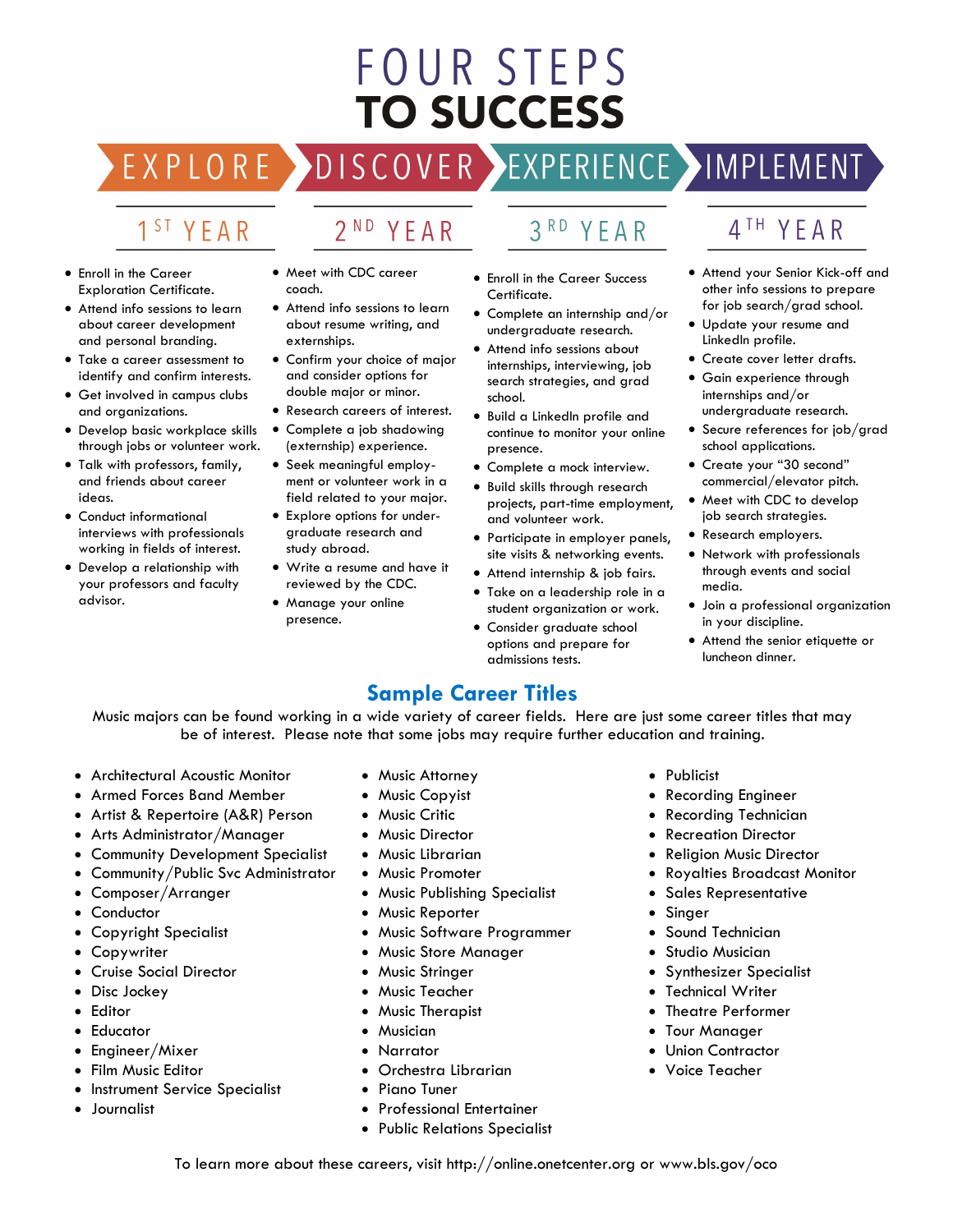# **Common Internship Sites and Employers**

Music majors often find internships and employment in the following fields/industries.

- Public, Private, and International Schools
- State and Federal Government Youth Services
- Theater/Performing Groups
- Children's Music Programs
- Council for the Arts
- Radio/TV
- Colleges and Universities
- Community Centers/Non-Profit Organizations
- Business and Industry
- Magazines/Newspapers
- Music Publishing Companies

 Handshake is the primary online resource **industriate** for preparing and connecting students and alumni with employers. **www.kutztown.edu/handshake**

# **Useful Websites for Music Majors**

Whether you are researching related career fields, applying for internships or jobs, or planning to join a professional association, these websites are for you!

| Industry/Employment Information                             | <b>Job/Internship Search Boards</b>                                   | <b>Employer</b>                                                                |
|-------------------------------------------------------------|-----------------------------------------------------------------------|--------------------------------------------------------------------------------|
| National Endowment for the Arts<br>www.arts.gov             | <b>Entertainment Careers</b><br>www.entertainmentcareers.net          | Appel Farm Arts & Music Center<br>ArtsQuest<br>Hershey Entertainment & Resorts |
| Solo Performer<br>www.soloperformer.com                     | The National Assoc. of Music Edu.<br>www.nafme.org                    | Kutztown University Music Departm<br>Music Choice<br>Reading Samba School      |
| <b>Navigating Music Careers</b><br>http://navmusic.rice.edu | Internships.com<br>www.internships.com                                | <b>Reda Films</b>                                                              |
| <b>Artists House Musicians</b><br>www.artistshousemusic.org | LinkedIn Jobs<br>www.linkedin.com/jobs                                |                                                                                |
|                                                             | <b>Professional Associations</b>                                      |                                                                                |
|                                                             | National Art Education Association<br>www.arteducators.org            |                                                                                |
|                                                             | Association of Arts Admin, Educators<br>http://artsadministration.org |                                                                                |
|                                                             | American Music Conference<br>www.amc-music.com                        |                                                                                |

American Federation of Musicians www.afm.org

American Music Therapy Assoc. www.musictherapy.org

The Film Music Society www.filmmusicsociety.org

#### **Employer**

Kutztown University Music Department